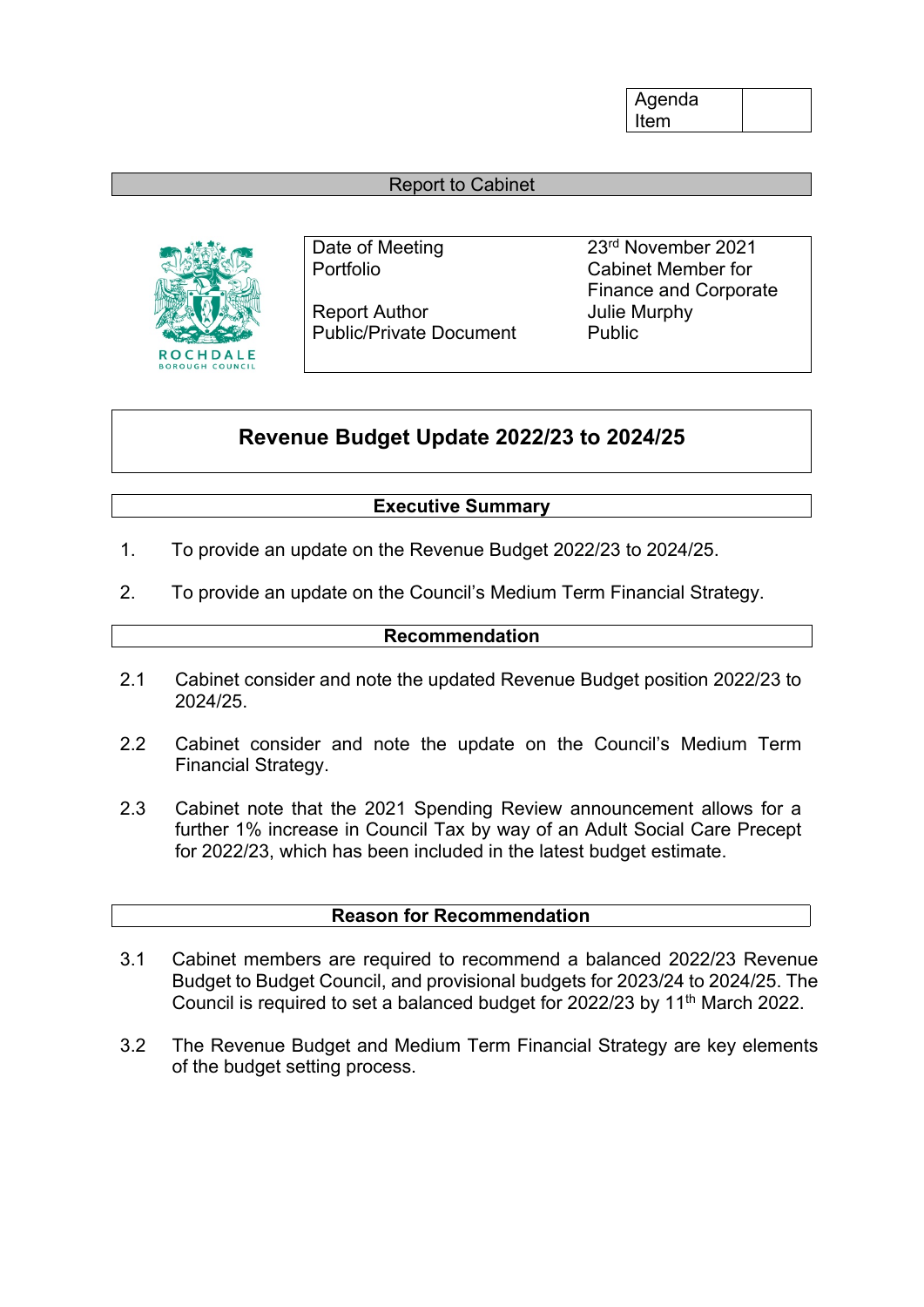### **4.1 Timetable**

- 4.1.1 The Council's budget must be approved by full Council before 11th March each year; this is a statutory requirement. The process begins in July with approval being sought for the assumptions and principles on which the budget is to be based. These are used as a part of the determination of the overall budget position. The budget timetable is detailed in Appendix 1.
- 4.1.2 Financial projections are updated as further information becomes available in relation to the Local Government Finance Settlement and other known changes, including local decisions. The updated budget and feedback from consultations will be reported to Cabinet 10<sup>th</sup> February 2022 with recommendations for Budget Council 23rd February 2022, who in turn set the budget.
- 4.1.3 Services are notified of their final approved budgets following Budget Council.

### **4.2 Revenue Budget Update 2022/23 to 2024/25**

- 4.2.1 As part of the budget setting process, the Council makes a number of assumptions in respect of the key elements of the Council's revenue budget.
- 4.2.2 Provisional budget assumptions were approved for 2022/23 to 2024/25 at Cabinet 27<sup>th</sup> July 2021. The budget assumptions have been reviewed and updated the latest information available. Future reports will make Cabinet aware of any changes that impact on the current budget assumptions.
- 4.2.3 An updated position is detailed in Table 1

| ີ                                    | 2022/23   | 2023/24   | 2024/25     |
|--------------------------------------|-----------|-----------|-------------|
|                                      | <u>£m</u> | <u>£m</u> | $E_{\rm m}$ |
| <b>Budget Council March 2021</b>     | 5.127     | 13.380    | 15.548      |
| <b>Changes to Budget Assumptions</b> | 4.336     | 5.684     | 8.969       |
| <b>Updated Budget Gap</b>            | 9.463     | 19.064    | 24.517      |
| <b>Mitigating Actions</b>            | (9.463)   | (9.050)   | (9.050)     |
| <b>Updated Budget Gap</b>            | 0.000     | 10.014    | 15.467      |

# **Table 1 Updated Budget Gap 2022/23 to 2024/25**

4.2.4 The report to Cabinet  $27<sup>th</sup>$  July discussed the major changes to the budget assumptions from those contained in the provisional budget 2022/23 to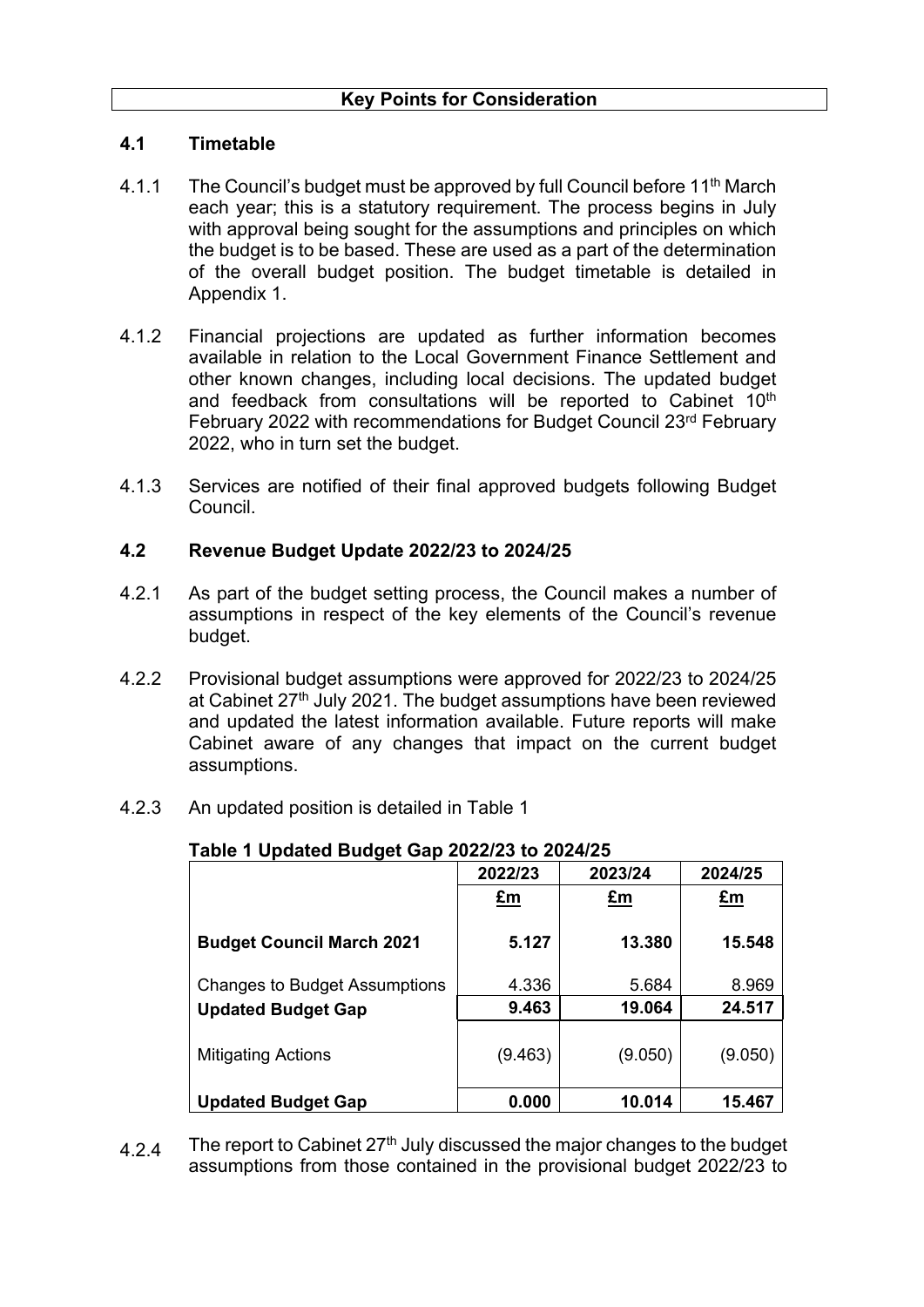2023/24 reported to Budget Council 3<sup>rd</sup> March 2021. There have been further changes to budget assumptions and several mitigating actions since the position reported to Cabinet on  $27<sup>th</sup>$  July 2021, and these are reflected in the latest Revenue budget position. Table 2 details the changes to budget assumptions and mitigating actions since the position reported to Budget Council 3<sup>rd</sup> March 2021 Section 4.5 provides further detail of the budget assumptions and mitigating actions.

|                                             | 2022/23 | 2023/24 | 2024/25 |
|---------------------------------------------|---------|---------|---------|
|                                             | £m      | £m      | £m      |
| <b>Budget Gap Council 3rd March 2021</b>    | 5.127   | 13.380  | 15.548  |
|                                             |         |         |         |
| <b>Changes to assumptions</b>               |         |         |         |
| <b>Adult Care Growth &amp; Transitions</b>  | 0.985   | 1.415   | 2.016   |
| <b>Adult Care reduction in forecast Fee</b> |         |         |         |
| Increase                                    | 0.000   | (0.419) | (0.419) |
| Impact of Capital Programme changes         | (0.213) | 1.127   | 1.925   |
| Rochdale Riverside 1                        | 0.350   | 0.350   | 0.350   |
| <b>HB Subsidy shortfall</b>                 | 0.350   | 0.500   | 0.500   |
| <b>Highways Maintenance contract</b>        | 0.505   | 0.400   | 0.400   |
| Property growth fund income                 | 0.426   | 0.426   | 0.426   |
| <b>Homelessness Contract</b>                | 0.500   | 0.500   | 0.500   |
| <b>Service Budget Pressures</b>             | 0.237   | 0.237   | 0.237   |
| <b>Prevention Review (Place Based)</b>      | 0.150   | 0.150   | 0.150   |
| Contingency                                 | 1.295   | 1.223   | 2.223   |
| <b>Member Initiatives</b>                   | 0.400   | 0.400   | 0.400   |
| Pay Award 2022/23                           | (0.373) | (0.380) | (0.387) |
| Government funding                          | (0.182) | (0.182) | (0.182) |
| <b>Business Rates retained</b>              | 0.007   | 0.044   | 0.888   |
| Other minor changes                         | (0.101) | (0.107) | (0.058) |
|                                             |         |         |         |
| <b>Mitigating Actions</b>                   |         |         |         |
| Capital programme/Treasury review           | (0.500) | (0.500) | (0.500) |
| ASC Council Tax Precept 2022/23             | (0.972) | (0.972) | (0.972) |
| Increase Adult Social Care funding          |         | (1.028) | (1.028) |
| BR Growth reserve/contingency               | (3.400) | (3.400) | (3.400) |
| Delay/ reduction in repayment of reserves   | (3.900) | (2.400) | (2.400) |
| <b>Savings Proposals</b>                    | (0.691) | (0.750) | (0.750) |
|                                             |         |         |         |
| <b>Net Changes</b>                          | (5.127) | (3.366) | (0.081) |
| <b>Updated Budget Gap</b>                   | 0.000   | 10.014  | 15.467  |

# **Table 2 Changes from March Budget Council to November Cabinet**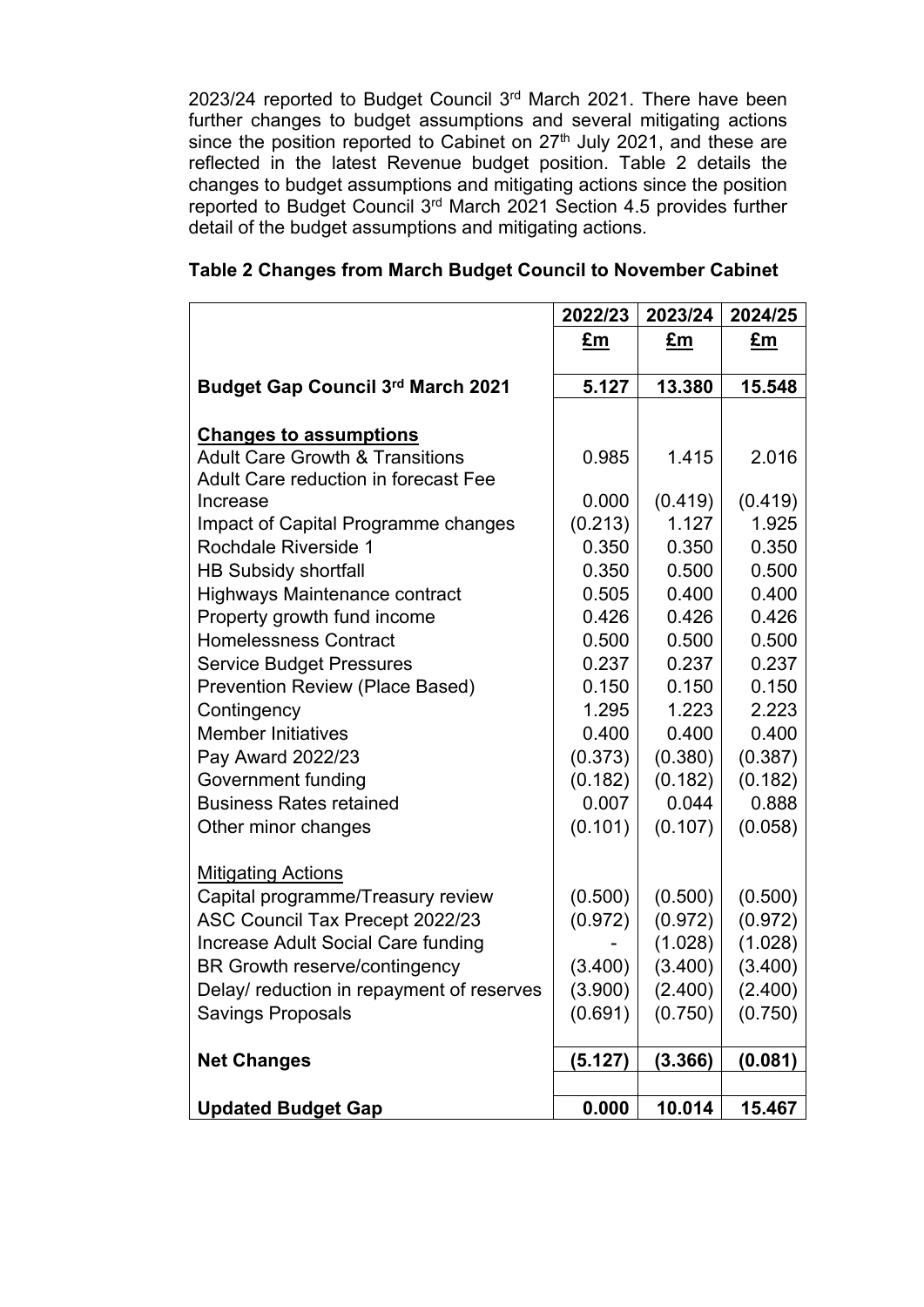### **4.3 Spending Review 2021**

- 4.3.1 The key message provided from the 2021 Spending Review (SR21) was that it provides a multi-year settlement to enable local authorities to support the ambition to level up communities across the country, with an estimated average real-terms increase of 3% a year in core spending power.
- 4.3.2 There is new/ increased grant funding in each of the next 3 years indicated to be on top of the funding to implement social care reform of £1.6bn from 2022/23. It has been confirmed this is intended to cover the new national insurance rate, national living wage (NLW) increases and other new burdens.
- 4.3.3 SR21 confirmed the core Council Tax referendum limit will remain at 2% for each year within the 3 year spending review period. In addition the social care precept will be up to 1% per year.
- 4.3.4 SR21 also confirmed increased funding to the Supporting Families Programme of £200m by 2024/25.

### 4.3.5 **Social Care reforms**

On 7<sup>th</sup> September 2021, the government published 'Building Back Better: Our Plan for Health and Social Care'. The plan outlines plans to tackle the backlog in the NHS resulting from the pandemic, and the long standing challenges for delivering Adult Social Care.

- 4.3.6 This includes the introduction of a new £86k cap from October 2023 on the amount anyone in England will need to spend on their personal care over their lifetime.
- 4.3.7 The additional health and social care funding announced will be funded through the introduction of a UK-wide 1.25% Health and Social Care Levy, based on National Insurance contributions (NICs) to be introduced from April 2022. The government confirmed they would compensate departments and other public sector employers in England at SR21 for the increased cost of the Levy.

## 4.3.8 **Local Government Funding for Social Care reforms**

The government will invest £5.4bn in adult social care over the next three years to deliver the funding and system reform commitments set out in the Plan. The funding package is intended to cover the costs to local government of implementing the charging reforms, including the cap, the increased capital limit, and moving towards paying a fair rate of care and the associated implementation costs.

The government will consult on its proposals for the distribution of the £5.4bn funding, and keep this distribution under review. The following allocations from this fund were confirmed at SR21.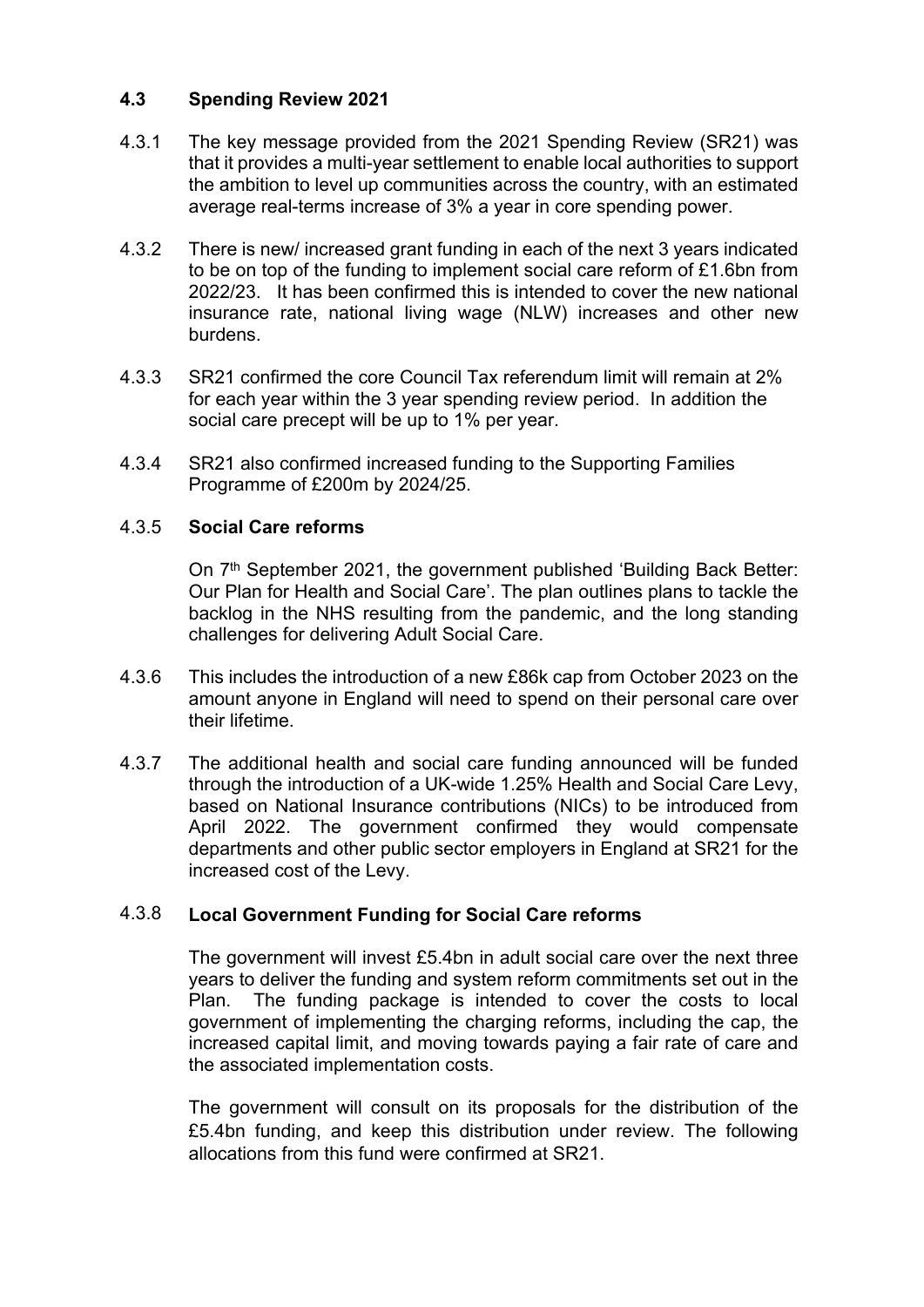- £3.6bn will go directly to local government over the SR21 period to implement the cap on personal care costs and changes to the means test. This funding will also help local authorities better sustain their local care markets by moving towards a fairer cost of care.
- £1.7bn over 3 years to improve the wider social care system, including the quality and integration of care. At least £500m of this will be allocated to improve qualifications, skills and wellbeing across the adult social care workforce.
- Additional funding through the local government settlement to ensure all local authorities are able to meet core pressures in adult social care.
- 4.3.9 The government expects demographic and unit cost pressures to be met through council tax, the social care precept, and long-term efficiencies.

# 4.3.10 **Potential Budget Implications for the Council of Social Care reforms**

There are a number of potential budget issues for the council arising from the Plan, and these will become clearer as further information is provided by the government. These include:

- The impact of the cap, capital limit and other measures on local authority care costs.
- The impact on adult care contracts of the cost of the 1.25% Levy. The forecast impact of a 1.25% increase in the NI rate from April 2022 on the ASC fee cost for 2022/23 is currently £300k.
- The forecast impact of the 1.25% NI increase on Rochdale Councils staffing costs is £500k, however the announcement confirmed that additional Government Grant funding would be provided to fund this additional burden.
- The allocation for Rochdale from the £5.4bn to be provided to local government over the three years from 2022/23 to 2024/25.
- Rochdale Adult Social Care relies heavily on client contributions and the proposed cap will limit the funding available via this route in the future. It is unclear at this stage whether current reliance on client contributions will be reflected in the methodology used for allocating the new funds.
- Under the proposed changes, all individuals requiring care will now need to be administered by Adult Social Care (social work intervention, care assessments, financial assessments, oversight of care accounts), whereas previously self-funding individuals would not. This along with the setup / preparation for implementation of the new system will require a significant increase in staff numbers in Adult Social Care and Revenues and Benefits.
- There is expected to be greater proportion of care home placements at the RBC standard rate, and a reduction in the number of individuals self-funding (rates above the RBC rate).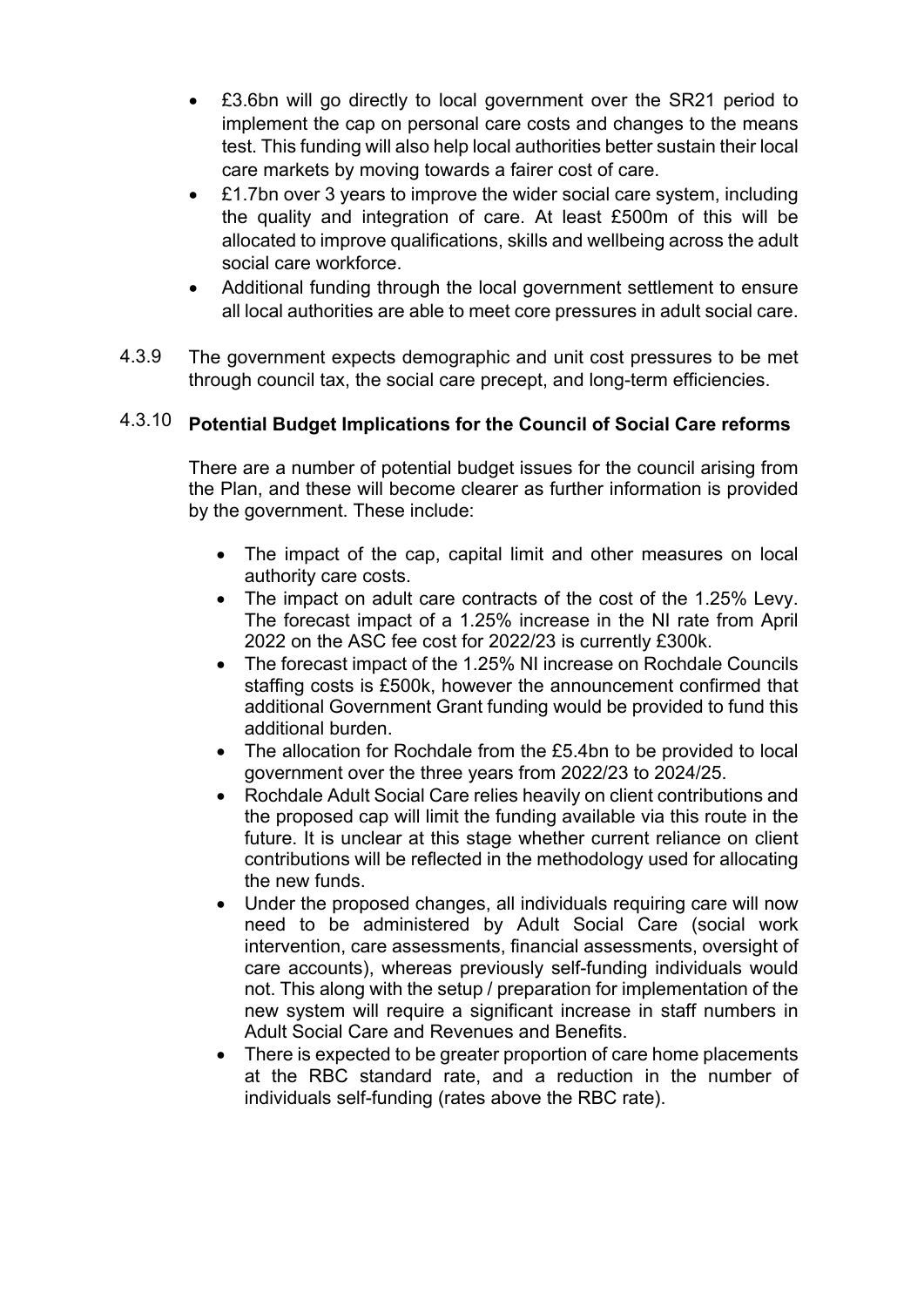# 4.3.11 **Business Rates update from SR21**

The government has concluded its review of the business rates system. To support businesses in the near term, the government has decided to freeze the business rates multiplier in 2022/23. Local authorities will be fully compensated for all measures announced in the review.

Local Government rate retention pilots will continue into 2022/23 and 2024/25.

Up to 400,000 retail, hospitality and leisure properties will be eligible for a new, temporary £1.7bn of business rates relief in 2022/23. This is a 50% rate relief for businesses within the sector of up to a maximum £110k.

There is a continuation of the freeze of the business rates multiplier for a second year, 2022/23, keeping the multipliers at 49.9p and 51.2p. The budget cost to the exchequer is around £900m pa.

From 2023, there will be an introduction of a 100% improvement relief for business rates. This will provide 12 months relief from higher bills for occupiers where eligible improvements to an existing property increase the rateable value. The government will consult on how best to implement this relief, which will take effect in 2023 and be reviewed in 2028, no business will face higher business rates bills for 12 months after making qualifying improvements to a property they occupy.

The government will also continue to explore the arguments for and against a UK-wide Online Sales Tax, the revenue from which would be used to reduce business rates for retailers with properties in England, consultation on this proposal is to follow shortly.

There is an extension of transitional relief for small and medium sized businesses, and the supporting small business scheme, for 1 year. This will restrict bill increases to 15% for small properties (up to a rateable value of £20,000 or £28,000 in Greater London) and 25% for medium properties (up to a rateable value of £100,000).

# 4.3.12 **Education Funding**

SR21 confirms an additional £4.7bn by 2024/25 for the core schools budget in England, over and above the 2019 settlement for schools in 2022/23. This is broadly equivalent to a cash increase of over £1,500 per pupil by 2024/25 compared to 2019/20.

There is also commitment to increase teacher starting salaries to £30,000 a year, as well as a long-term school rebuilding programme to rebuild 500 schools over the next decade.

The announcement also noted that £2.6bn will be made available over the SR21 period for new school places for children with special educational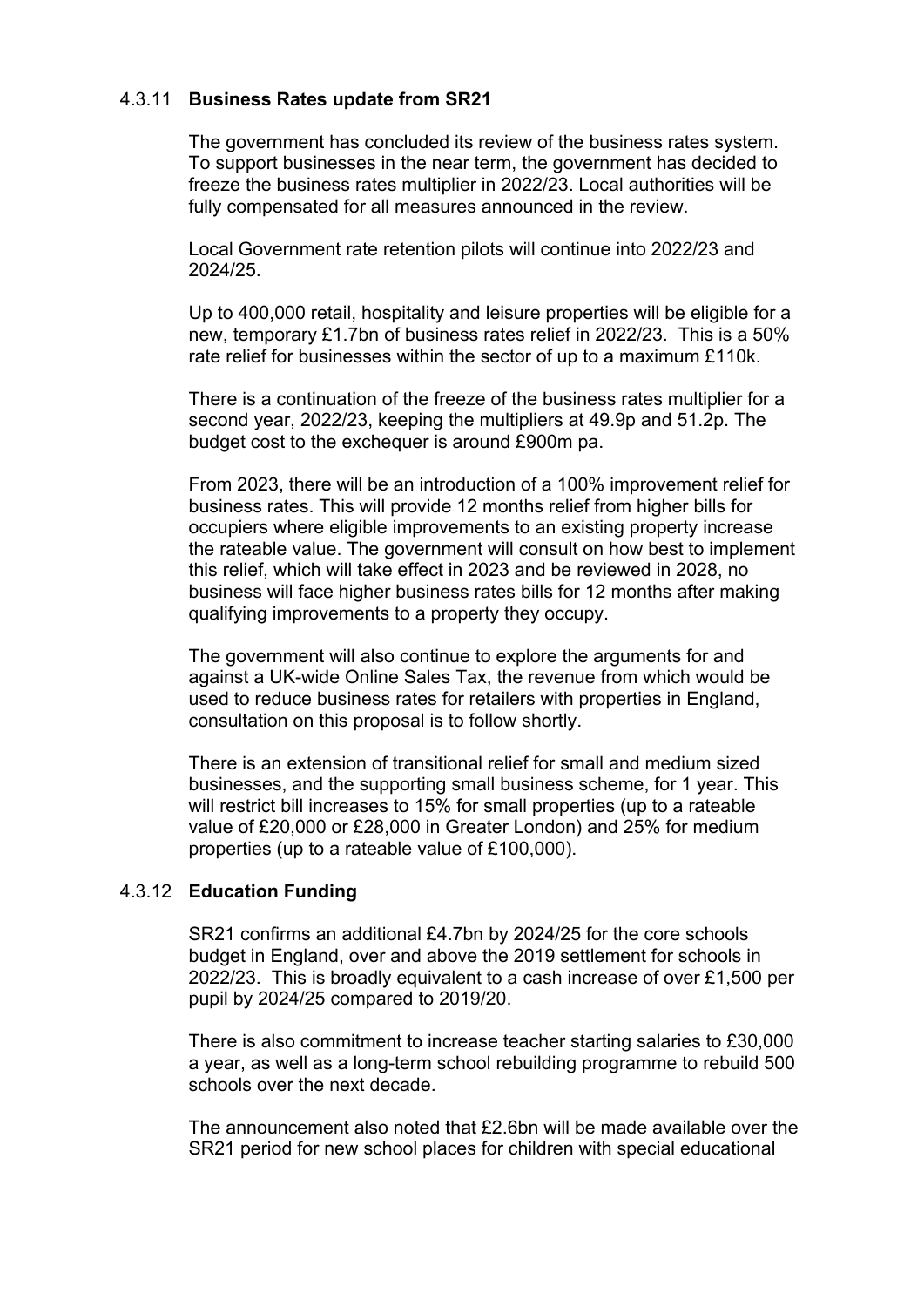needs and disabilities (SEND), increasing current capital funding to over £900m by 2024/25.

# 4.3.13 **Public Health**

The Public Health Grant will be maintained in real terms over SR21 and will continue to be ring fenced.

# 4.3.14 **Levelling Up**

GM was successful within the Levelling Up funding with support going to Bury, Tameside, Bolton, Salford and Manchester. Wigan and Stockport also received funding via the Community Ownership Fund. In addition, GM has been successful receiving additional funding of

£1.07bn from the City Region Sustainable Transport settlement.

# 4.3.15 **SR21 Impact for Rochdale**

The impact for Rochdale is unclear until the provisional settlement is received in December, however the main points to highlight for Rochdale following the announcements are:-

- In December we can expect a 3 year settlement to 2024/25
- Funding will be received for Adult Social Care reforms
- Any Business Rates relief implemented will be fully compensated
- there is additional funding across the SR21 period; albeit there may be a reduction in 2022/23
- the Council Tax increase limit for a referendum remains at 2%
- Adult Care Precept will continue into future years at a level of 1%
- 100% business rates retention will continue until 2024/25
- Schools per-pupil funding will return to the 2010 levels in real terms

# **4.4 Medium Term Financial Strategy**

- 4.4.1 The Medium Term Financial Strategy (MTFS) is a five year plan which sets out the Council's commitment to provide services that meet the needs of people locally, and that represent good value for money within the overall resources available. The current MTFS was approved at Budget Council 3<sup>rd</sup> March 2021 and is kept under review throughout the budget process.
- 4.4.2 There has been significant uncertainty as to the level of government funding for local authorities beyond the current financial year, however the latest spending review has provided more clarity on the expected Local Authority funding levels over the next 3 years. There is also significant uncertainty over the ongoing impact of Covid-19 on the Council's expenditure and income levels for future years.
- 4.4.3 The loss of commercial income has caused significant funding pressures for the Council and therefore the MTFS has been adjusted to reduce reliance on commercial income, this being achieved by reallocation of budgets in relation to Business Rates Growth. This is being supported by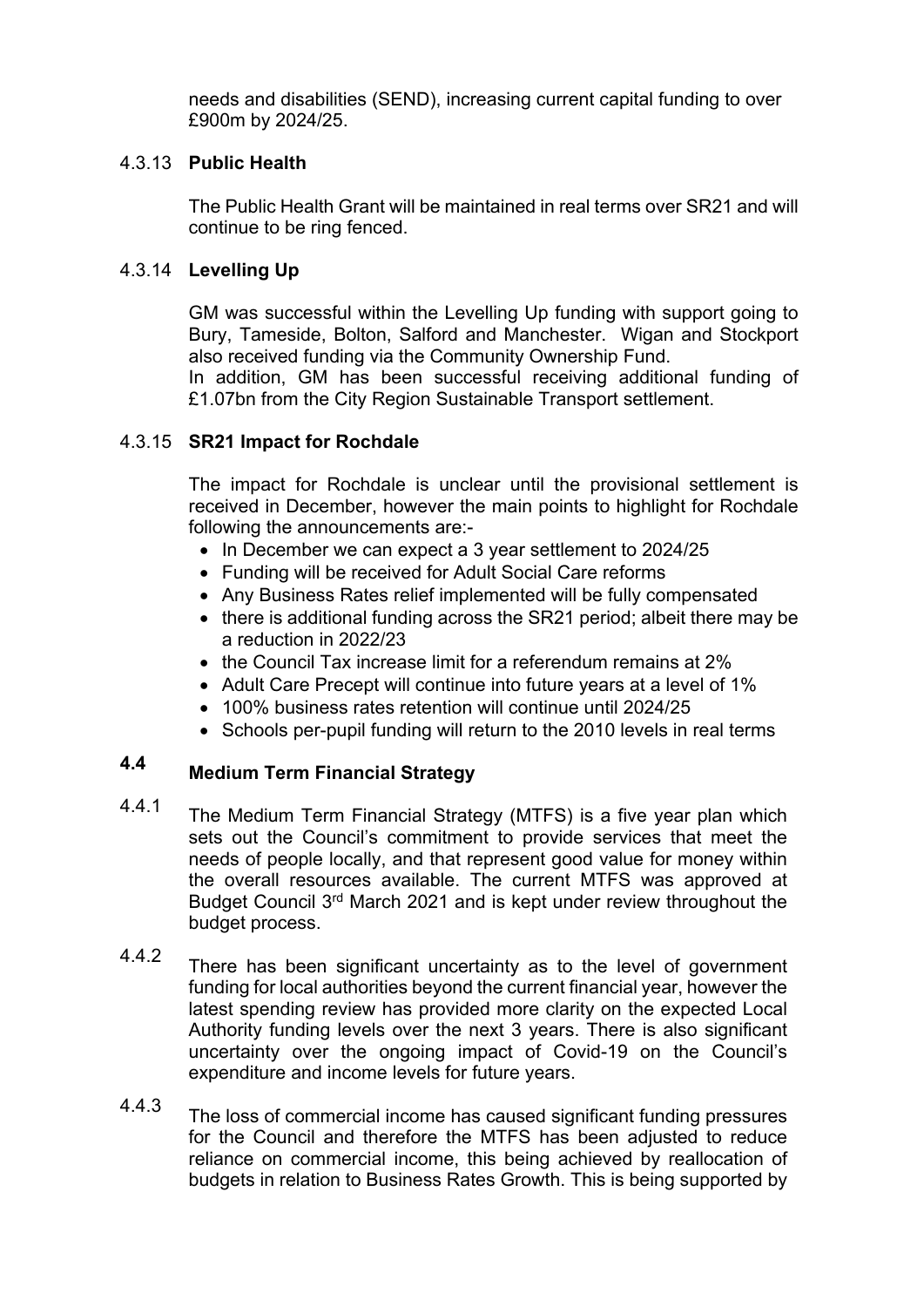the use of reserves to smooth this transition, with £2.3m from the smoothing reserve.

4.4.4 An updated Medium Term Financial Strategy 2022/23 to 2026/27 will be taken to Cabinet 10<sup>th</sup> February 2022 for recommendation to Budget Council 23rd February 2022.

### **4.5 Revenue Budget 2022/23 to 2024/25 – Key Areas of Note**

### 4.5.1 **Use of Reserves**

The updated budget gap reported in Table 1 and 2 shows a balanced position for 2022/23 however this involves the use of £5.7m of reserves of which £3.4m was addressed in the development of the MTFS in the 20/21 budget process. The remaining amount being £2.3m which relates to the smoothing model for financial losses relating to the collection fund and commercial income as a result of the pandemic.

### 4.5.2 **Business Rates**

In 2021/22 Rochdale continues to be part of the Greater Manchester pilot for 100% Business Rates Retention, which commenced in 2017/18. The pilot authorities each retain 100% of locally-raised business rates. Business Rates growth income achieved under the pilot scheme is retained locally and shared up to 50% with the Greater Manchester Combined Authority (GMCA). It was confirmed in the 2021 Spending Review that the Local Government rate retention pilots will continue into 2022/23 to 2024/25. For planning purposes, the impact of any reforms have been assumed will be neutral. There are continuing conversation across the Districts and GMCA with regards to the levels of growth shared.

The assumptions on Business Rates income will be kept under review throughout the budget process. The Business Rates base for 2022/23 is currently estimated to be £65.258m, reflecting the 0% multiplier increase confirmed at SR21, and assuming the continuation of the GM 100% Business Rates Retention pilot. The reduced forecast from the previously assumed 1.2% multiplier increase was confirmed at SR21 as being offset by an increase in Section 31 funding.

The Business Rates base 2022/23 will be formally considered by Council on 15th December 2021.

# 4.5.3 **Council Tax Increase**

For planning purposes, a general increase in Council Tax of 1.99% has been assumed for 2022/23 in line with the confirmed referendum limits as well as a 1% increase in the Social Care Precept. A 1.99% increase has been assumed for both 2023/24 and 2024/25.

The government's Health and Social Care Plan states that demographic and unit cost pressures are expected to be met through council tax, the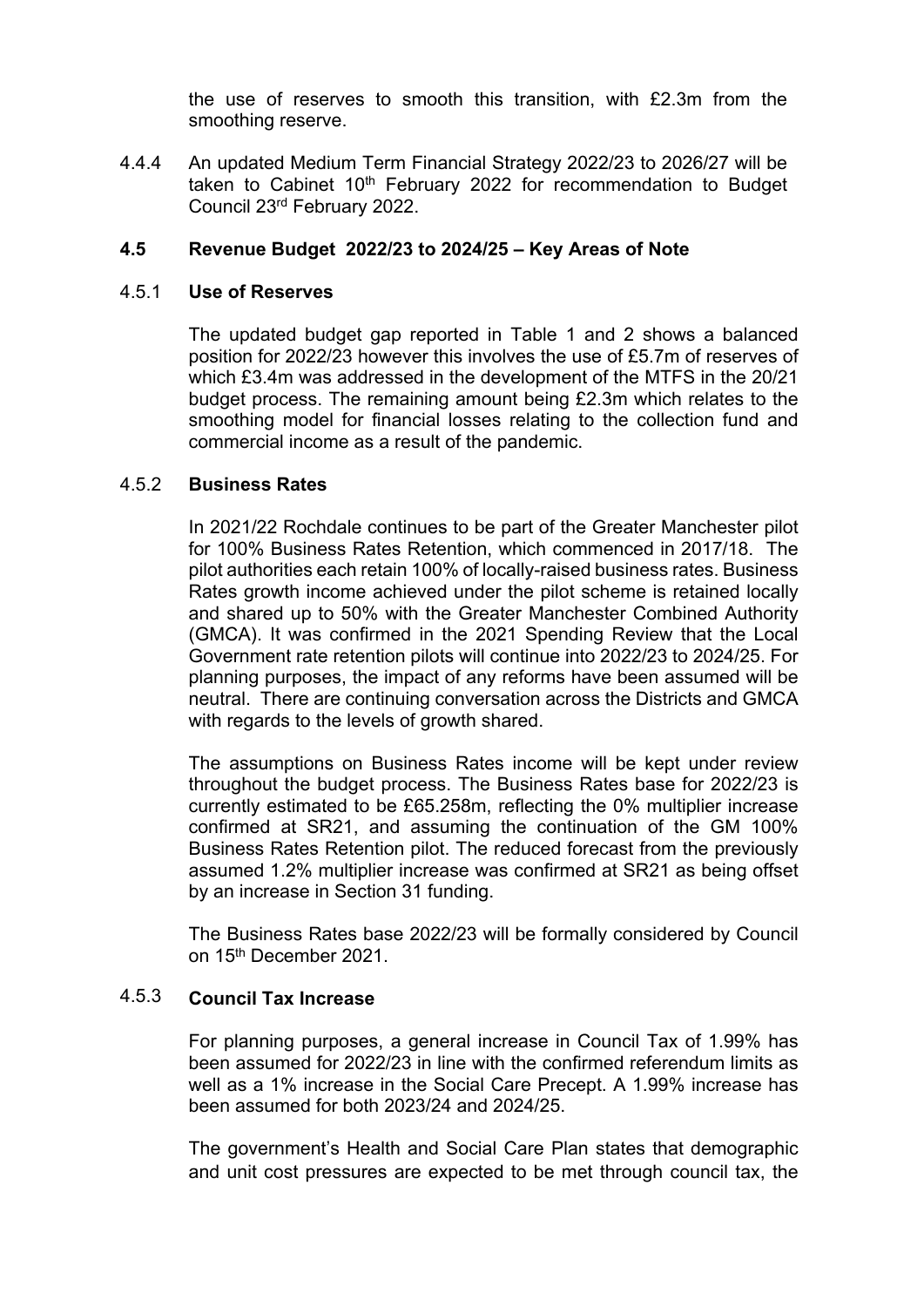social care precept, and long-term efficiencies. It was confirmed as SR21 that authorities can continue to raise an Adult Social Care precept of up to 1% per annum over the next 3 years. For planning purposes no precept has been assumed for 2023/24 and 2024/25 at this stage. However, £1m of additional income has been assumed within the estimates for 2023/24 and 2024/25 equivalent of a precept.

Adult Social Care pressures for future years have been reflected in the budget position reported in Tables 1 & 2and are partially offset by the 1% increase in the ASC precept for 2022/23.

In February 2022 Cabinet will recommend the 2022/23 Council Tax to Budget Council for approval.

### 4.5.4 **Council Tax Base**

A Council Tax base for 2021/22 of 54,637 was approved by Council on 16th December 2020, representing the number of Band D equivalent properties that we collect Council Tax from.

After taking account of the estimated growth in property numbers and estimated impact of the Local Council Tax Support scheme, the Council Tax base for 2022/23 is currently estimated to be 56,232. The Council Tax base will be kept under review throughout the budget process, in particular the ongoing impact of the pandemic on: the estimated growth in new properties; the cost of the Local Council Tax Support Scheme; and the estimated collection rate.

The Council Tax base for 2022/23 will be formally considered by Council on 15th December 2021.

### 4.5.5 **Non-Pay Inflation**

The budget assumes 0% inflation per annum across the majority of the Council's non-pay expenditure budgets. Contractual arrangements and other significant inflation issues have now been considered on a case by case basis and the budget adjusted as appropriate. SR21 confirmed a 3.1% inflation rate in September, with a forecast of 4% over the next year.

### 4.5.6 **Highways Maintenance Contract**

Cabinet,  $25<sup>th</sup>$  February 2021, approved the option to deliver the whole of the revenue funded Highways Maintenance service in-house, with capital funded works being delivered via procurement compliant frameworks. As reported to Cabinet 27th July 2021 an additional £0.300m has been added to the budget to cover the ongoing revenue implications of this decision. It is now proposed to adopt the Premium Reactive Service model, which will result in additional revenue costs of a further £0.205m in 2022/23 (£0.105m one-off, £0.100m ongoing), and £0.100m ongoing in future years.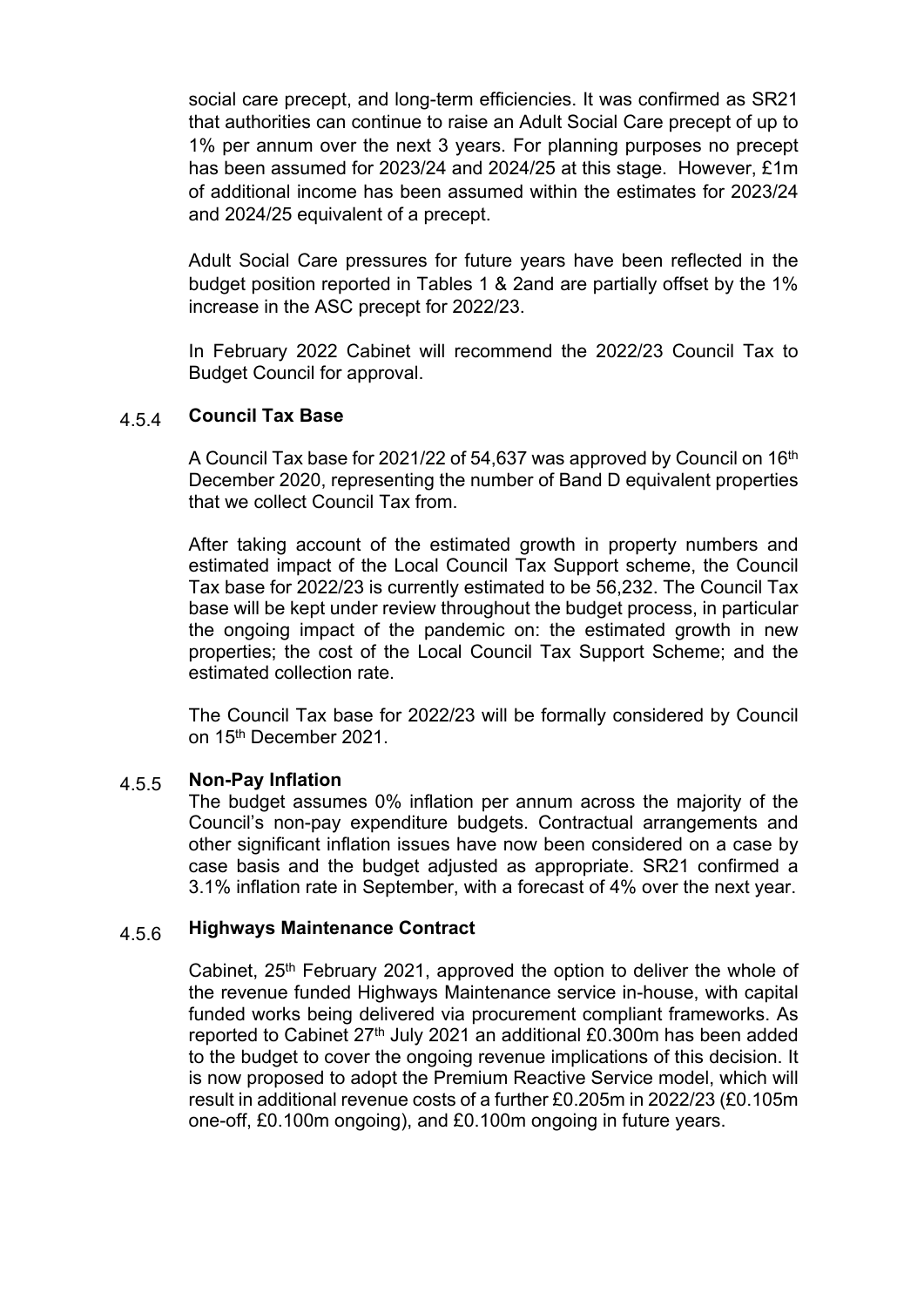### 4.5.7 **Discretionary Fees and Charges**

The proposed 2% increase in Discretionary Fees and Charges, subject to certain exemptions to be agreed, would generate approximately £80k in 2022/23 and future years – see separate item on the agenda.

### 4.5.8 **Budget Challenge Sessions**

During August 2021 a number of Budget Challenge sessions were held involving Members and Directors in order to understand/challenge Directorate budgets. A number of actions were identified and progress towards these was reported to Members of the budget challenge group on the 22nd September 2021. Following these sessions it has been agreed that Directorates will bring forward savings proposals totaling £0.691m for 2022/23, rising to £0.750m in future years, these being subject to a separate Cabinet report.

### 4.5.9 **Adult Social Care Growth and Transitions**

The Adult Care Service is forecasting additional demographic pressures in future years due to a high number of expensive Children's Social Care placements transitioning to Adult Social Care over the next few years and the expected general growth in individuals requiring Adult Social Care Services. An additional provision of £0.989m for this has been made for 2022/23 in the latest budget estimate with further increases in future years.

# 4.5.10 **Health & Social Care Pooled Budget**

The Health & Social Care Pooled Budget was formed between Rochdale Council and the Heywood, Middleton and Rochdale Clinical Commissioning Group (HMR CCG) in 2018/19. From the 1 st of April 2022 HMR CCG will no longer exists and will form part of the Integrated Care System (ICS) for Greater Manchester. It is unclear how this will impact on the existing relationship and future funding flows. A report to ICB in October identified the current funding paid from HMR CCG to RBC and the forecast payments in 2022/23 shown in the table below:-

| 4.5.11 | <b>HMR CCG funding of RBC Social Care</b>                 | 2022/23 |
|--------|-----------------------------------------------------------|---------|
|        | & Support Services                                        | £m      |
|        | <b>Adult Social Care</b>                                  | 7.524   |
|        | <b>Children's Social Care</b>                             | 2.412   |
|        | <b>Support Services</b>                                   | 0.097   |
|        | <b>Total contribution to RBC</b>                          | 10.033  |
|        | HMR CCG Contribution to the Better Care Fund              | 19.247  |
|        |                                                           |         |
|        | <b>Total Contribution to RBC and the Better Care Fund</b> | 29.280  |

The £10.033m contributions are considered a risk within the current budget estimates until they are confirmed to continue under future health funding arrangements.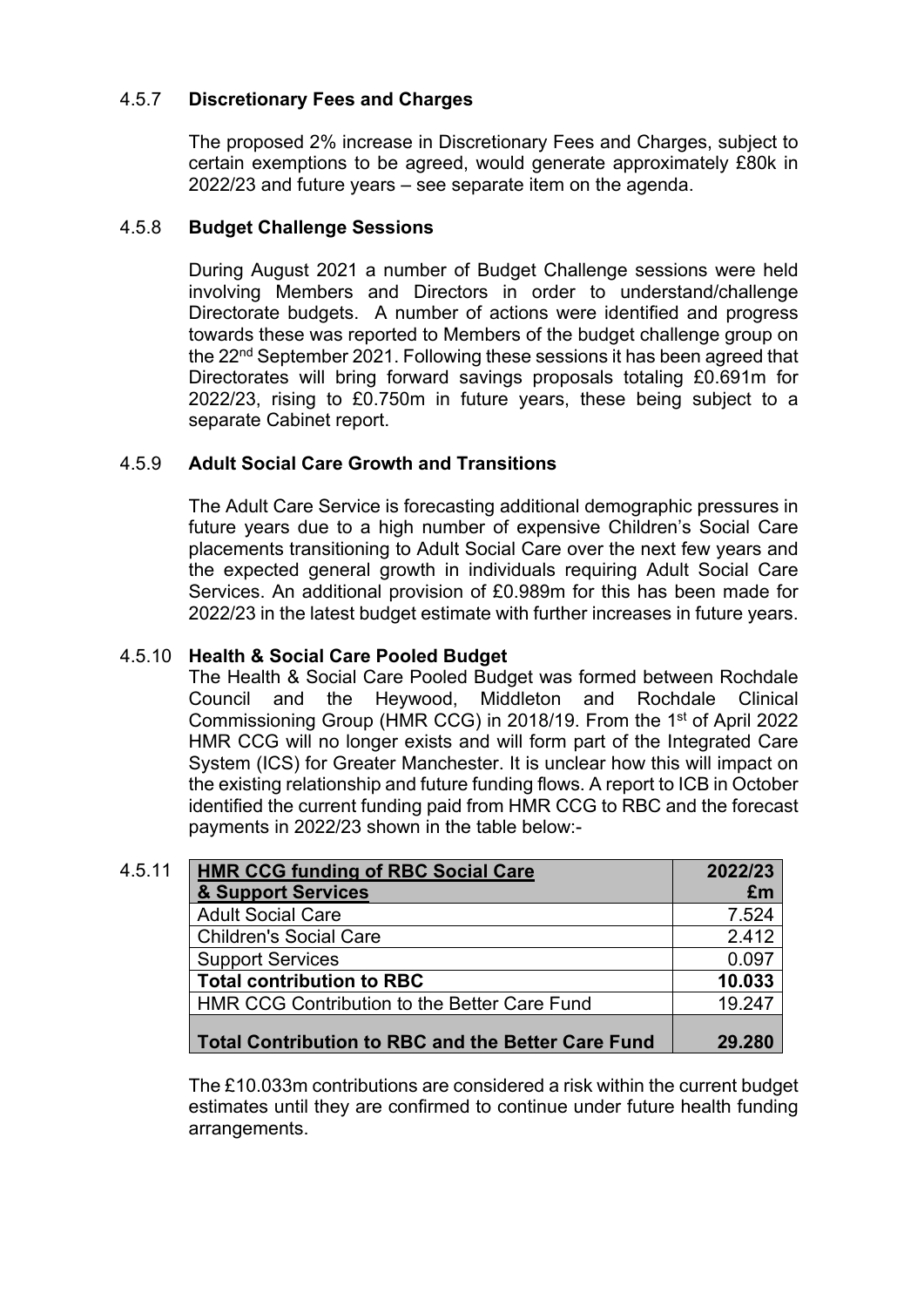### **4.6 Covid Impact**

4.6.1 The Council has incurred Covid related pressures of £15.557m in 2020/21 and is forecasting pressures of £13.843m in 2021/22. These pressures have been or will be met from Covid specific one-off Government funding. The long term impact of Covid continues to be monitored and pressures will be managed via the smoothing reserve in the short term rather than implementing savings proposals whilst the impact is understood, with the intention of repaying reserves used over the long term.

### **4.7 Savings Programme 2022/23 to 2023/24**

- 4.7.1 During August 2021 a number of Budget Challenge sessions were held involving Members and Directors in order to understand/challenge Directorate budgets. A number of actions were identified and progress towards these was reported to Members of the budget challenge group on the 22nd September 2021. Following these sessions it has been agreed that Directorates will bring forward savings proposals totaling £0.691m for 2022/23, rising to £0.750m in future years.
- 4.7.2 Table 3 details the saving proposals being considered within this report towards meeting the budget gap for 2022/23 and 2023/24. There is a separate report to Cabinet with further details on the proposals and consultation process.

|                            | <b>BAU/</b>         |         |         |         |
|----------------------------|---------------------|---------|---------|---------|
| <b>Savings proposals</b>   | <b>Consultation</b> | 2022/23 | 2023/24 | 2024/25 |
|                            |                     | £m      | £m      | £m      |
| Additional charges to      | <b>BAU</b>          | (0.080) | (0.080) | (0.080) |
| Academies                  |                     |         |         |         |
| Neighbourhoods             | Consultation via    | (0.010) | (0.010) | (0.010) |
| <b>Additional Income</b>   | Disc. Fees &        |         |         |         |
|                            | Charges             |         |         |         |
| Neighbourhoods             | <b>BAU</b> - review | (0.100) | (0.100) | (0.100) |
| <b>Additional Income</b>   |                     |         |         |         |
| <b>Treasury Management</b> | <b>BAU</b>          | (0.090) | (0.090) | (0.090) |
| Additional income          |                     |         |         |         |
| Income sub total           |                     | (0.280) | (0.280) | (0.280) |
| <b>Leadership Review</b>   | Workforce           | (0.161) | (0.161) | (0.161) |
|                            | Consultation        |         |         |         |
| Neighbourhoods             | Workforce           | (0.043) | (0.043) | (0.043) |
| <b>Management Review</b>   | Consultation        |         |         |         |
| Member mail                | <b>BAU</b>          | (0.007) | (0.007) | (0.007) |
| Advice (One off            | <b>BAU</b>          |         |         |         |
| substitution funding)      |                     | (0.200) |         |         |
| Advice                     | Consultation -      |         | (0.200) | (0.200) |
|                            | <b>Review</b>       |         |         |         |
| <b>Additional savings</b>  | <b>TBC</b>          |         | (0.059) | (0.059) |
| <b>Savings sub total</b>   |                     | (0.411) | (0.470) | (0.470) |
| <b>Total</b>               |                     | (0.691) | 0.750)  | (0.750) |

# **Table 3**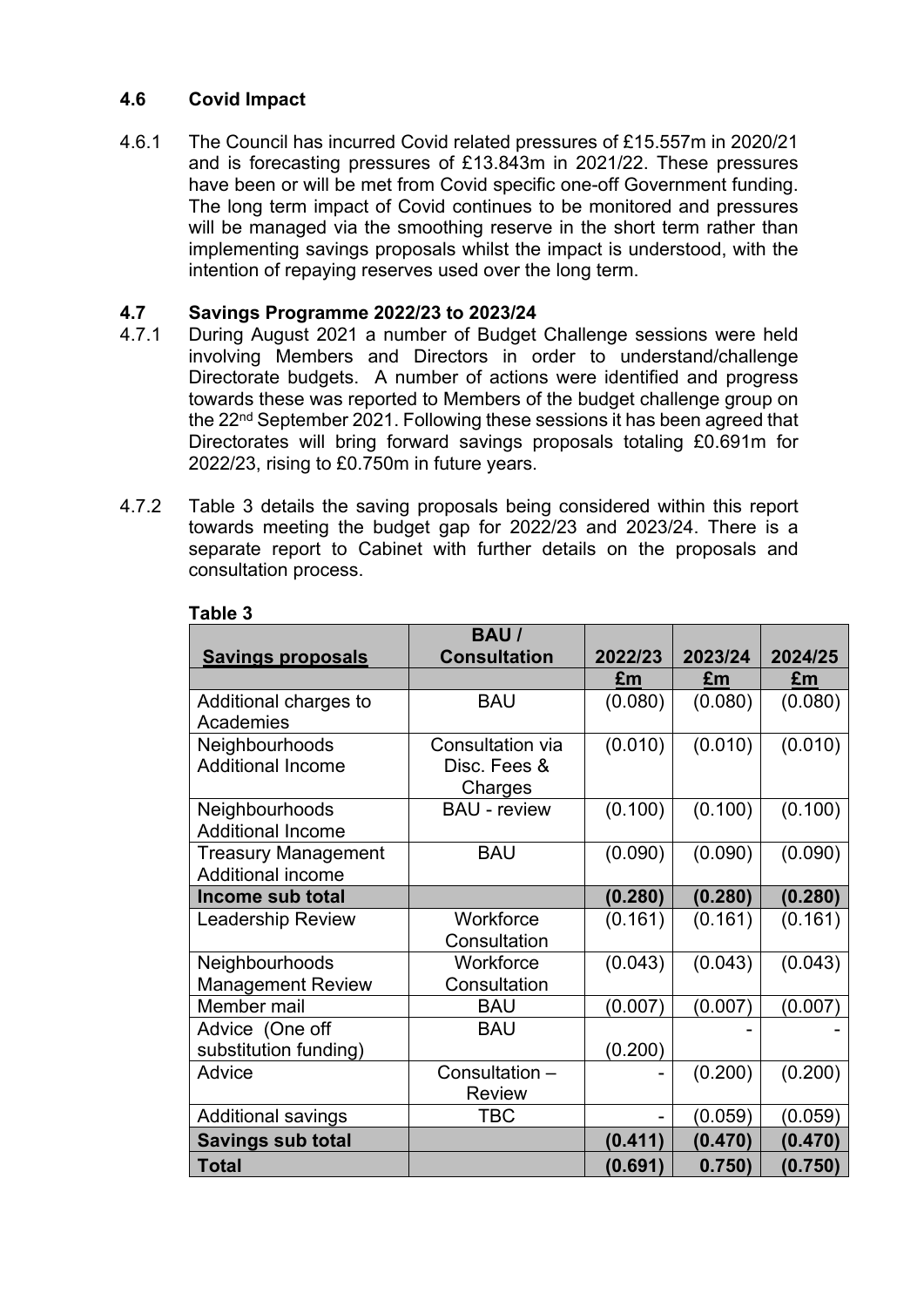### **4.8 Capital Programme**

4.8.1 A separate report is being presented to Cabinet on the Capital Programme for 2022/23 -2026/7.

### **4.9 Alternatives Considered**

- 4.9.1 The Council is legally obliged to set a balanced budget. The budget setting process is complex and must be undertaken in a planned way. It is equally important that assumptions used in the preparation of the budget are agreed, reasonable and consistently applied by all services.
- 4.9.2 Consideration has been given to a number of options in putting forward the saving proposals contained in this report and the reports outline any alternatives. To do nothing was not considered to be an option as the Council is legally required to set a balanced budget.
- 4.9.3 Cabinet Members could decide not to implement these proposals and provide alternative options to enable a balanced budget to be achieved.

# **Costs and Budget Summary**

- 5.1 The financial implications for the Revenue Budget are considered in the main body of the report. Table 1 highlights the financial pressures facing the Council in the medium term.
- 5.1.1 Section 4.5 details the key pressures and mitigations to address the 2022/23 gap to ensure a balanced budget is presented to Council on 23rd February 2022.

# **Risk and Policy Implications**

### **6.1 Risk Implications**

- 6.1.1 The budget forecast has been based on a number of assumptions, known levels of expenditure and anticipated levels of resources. Final confirmation of these assumptions is not expected to be known until December 2021.
- 6.1.2 There are a number of areas of the Council's budget where risks to the projections contained in this report have been identified. The most significant of these are detailed below.
- 6.1.3 Ongoing impact of the Covid-19 pandemic – the budget assumptions will be kept under review as more information becomes available on the ongoing impact of the pandemic on Council services.
- 6.1.4 Monitoring of the 2021/22 budget will provide Cabinet with regular updates on any budget pressures and savings for the Council. Any associated ongoing implications will be incorporated into the budget projections for 2022/23 and future years.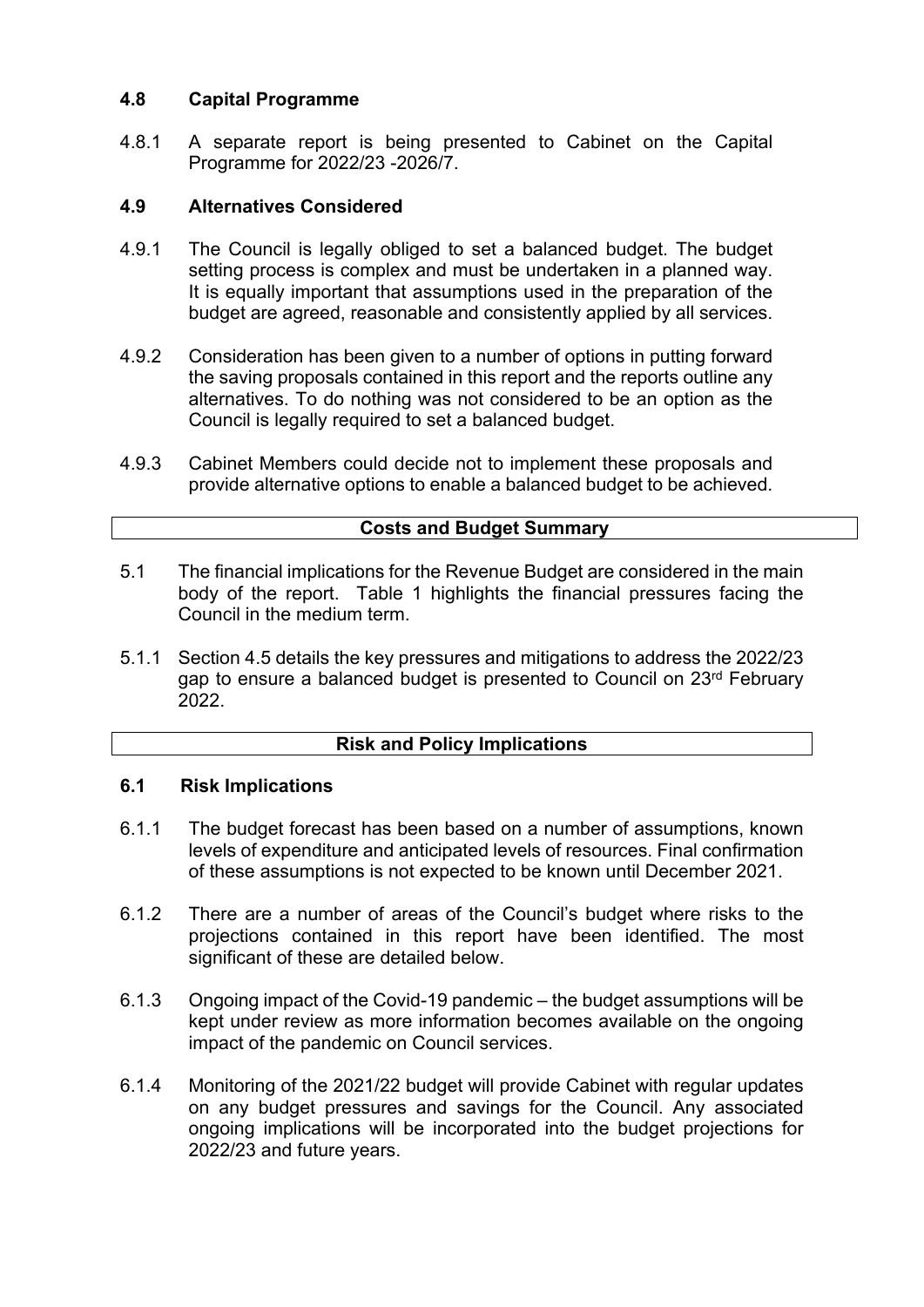- 6.1.5 Government Funding – the level of government funding that the Council will receive in 2022/23 to 2024/25, including the Improved Better Care Fund and Social Care grant, is unknown at this stage. This will be dependent on the Spending Review 2021, the Local Government Finance Settlement 2022/23 and the funding reforms scheduled for 2022/23.
- 6.1.6 Council Tax increase – Central Government provides a cap on the Council Tax increase a Local Authority can make before a referendum of the local residents is required. The referendum limit for 2021/22 was a 1.99% increase. SR21 confirmed that the government will allow a 1% further Adult Social Care precept each year from 2022/23 to 2024/25. A 1.99% general increase has been assumed for 2022/23, along with a 1% social care precept. The assumptions included in this report are for planning purposes only, and will be reviewed by Cabinet leading up to a Council Tax recommendation at Budget Council. The impact of a 1% change in the level of Council Tax increase would be approximately £1m.
- 6.1.7 Council Tax Collection – the ongoing impact of the pandemic or other economic factors could affect the level of Council Tax collection.
- 6.1.8 Council Tax Base – the estimated growth in new properties could be affected by the ongoing impact of the pandemic or other economic factors.
- 6.1.9 Local Council Tax Support Scheme – the budget assumes that the Local Council Tax Support Scheme remains unchanged. The impact on the budget of a 5% change in the maximum discount allowed (currently 85%) would be approximately £0.6m. The ongoing impact of the pandemic or other economic factors could also affect the level of take up of the scheme.
- 6.1.10 Business Rates it has been assumed for planning purposes that the Greater Manchester 100% Retention pilot scheme will continue in 2022/23. It was confirmed in the 2021 Spending Review that the Local Government rate retention pilots will continue into 2022/23 to 2024/25. The budget assumptions have been reviewed, and reflect the latest announcements in the Spending Review. The ongoing impact of the pandemic or other economic factors could affect the level of Business Rates income collected, the estimated growth in rateable values, or the estimated number of unoccupied properties.
- 6.1.11 Council Services the economic climate following the pandemic, other economic issues or general demographic changes could impact on the residents of the borough, leading to an increased cost of, or demand for, Council services.
- 6.1.12 The Plan for Health and Social Care the implications of the government's Plan for Health and Social Care for local authorities are likely to be significant, but are not yet known in any detail. The implications will be reviewed and reported to Members as further detail is provided by the government.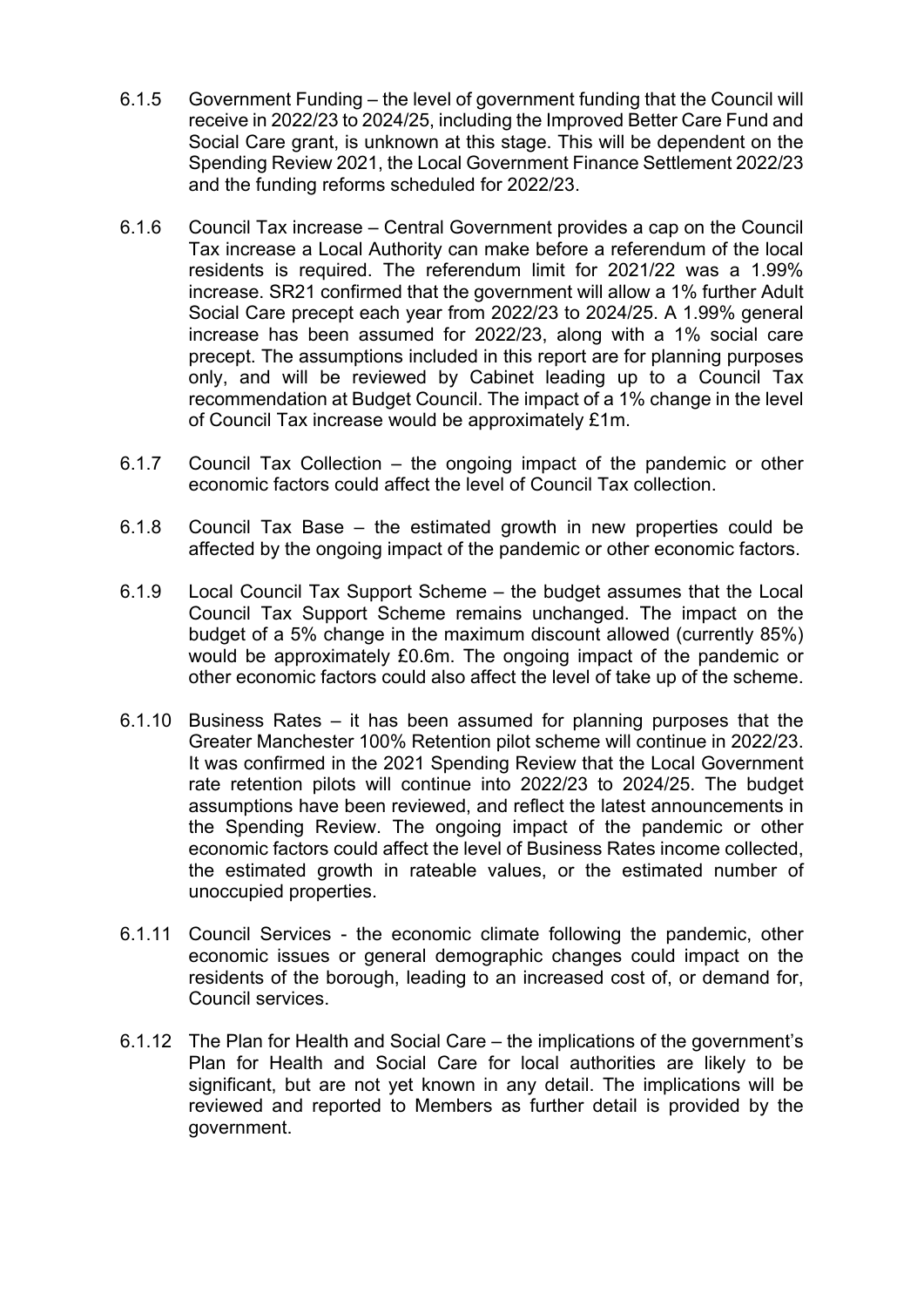- 6.1.13 Health and Social Care From April 2022 the current arrangement of having local Clinical Commissioning Groups will be replaced by Integrated Care Systems covering a wider area. The impact this may have on Local Authority funding is not yet known
- 6.1.14 Greater Manchester Combined Authority (GMCA) budgets there is a risk that the ongoing impact of the pandemic could affect the level of levies and other charges to districts.
- 6.1.15 Waste Disposal Levy the Waste Disposal Levy is calculated by a formula across Greater Manchester, which takes account of recycling levels. If Rochdale did not increase recycling at the same level as other GM Authorities this would impact on the levy, resulting in an increased cost to the Council.
- 6.1.16 Pay Award the budget currently assumes a 1.5% pay award in 2022/23. An increase in the pay award of an additional 1% would increase the Council's budget by approximately £0.7m.
- 6.1.17 Inflation impact of changes in the price of goods and services used by the Council compared to the percentage assumed in the budget projections. A 1% increase in price inflation equates to an increase in the budget of approximately £0.6m.
- 6.1.18 Fees and charges income the impact of any economic slowdown on levels of usage of charged-for Council services could lead to income levels not being achieved.
- 6.1.19 Commercial Income levels of anticipated income from commercial investments such as the Manchester Airport are dependent on performance. The pandemic has had a significant impact on delivery of such commercial investment income.
- 6.1.20 Rochdale Riverside the impact of the economic climate on the Rochdale Riverside development. This could result in financial implications for the Council under contractual arrangements and on business rates income.
- 6.1.21 Investment income the impact of low interest rates and implications of any economic factors on the level of dividends/interest received by the Council.
- 6.1.22 Academies the impact of any further schools converting to Academies on the Council's budget.

### **6.2 Legal Implications**

6.2.1 The Council is under a duty to calculate the budget in accordance with Section 32 of the Local Government Finance Act 1992 and must make three calculations namely: an estimate of the Council's gross revenue expenditure; an estimate of anticipated income; and a calculation of the difference between the two. The amount of the budget requirement must be sufficient to meet the Council's budget commitments and ensure a balanced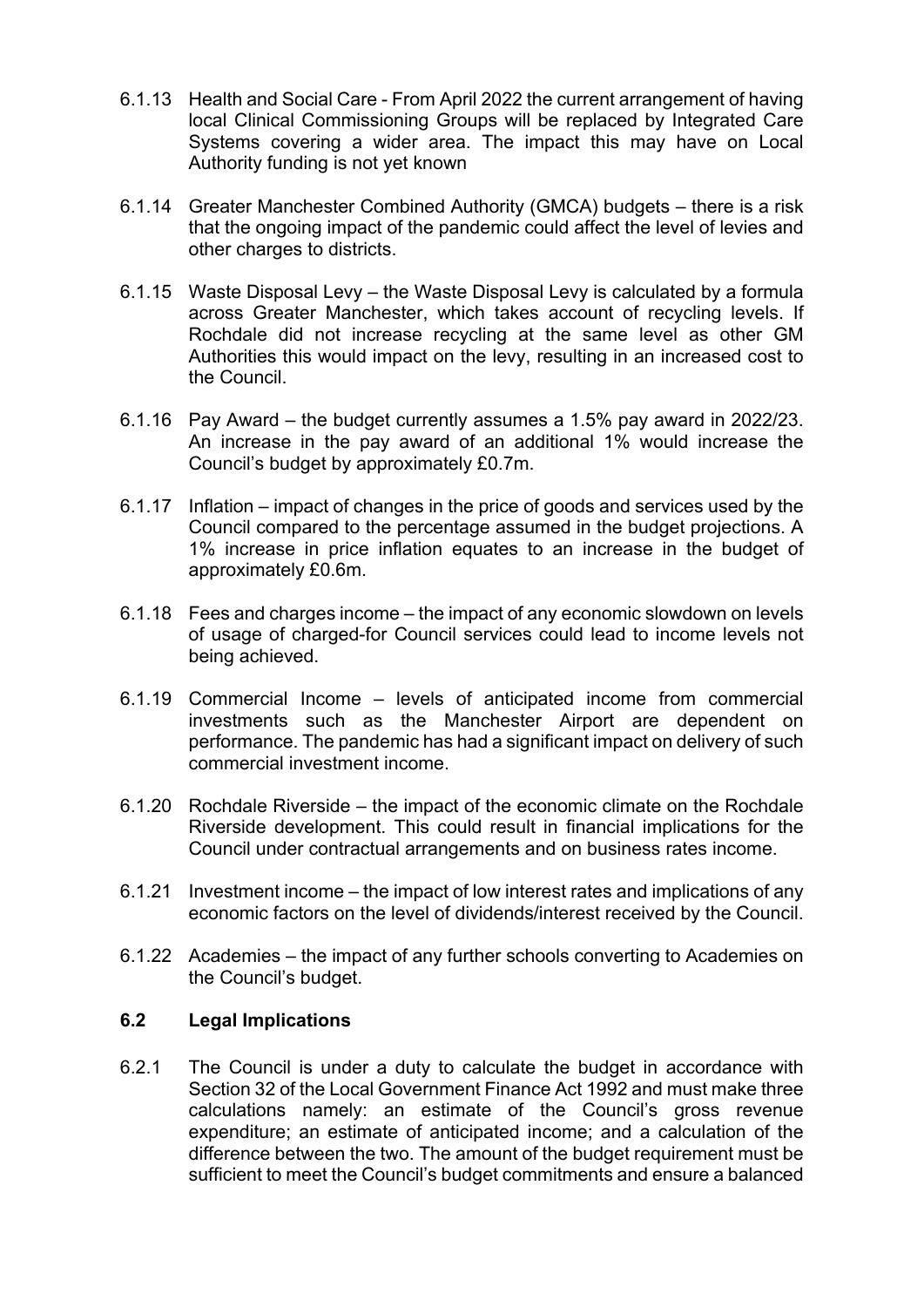budget. The amount of the budget requirement must leave the Council with adequate financial reserves. The level of budget requirement must not be unreasonable having regard to the Council's fiduciary duty to its Council Tax payers and non-domestic rate payers.

- Failure to make a lawful Council Tax on or before 11th March could have serious financial results for the Council and make the Council vulnerable to an Order from the Courts requiring it to make a specified increase in Council Tax. 6.2.2
- Section 151 of the Local Government Act 1972 places a general duty on local authorities to make arrangements for 'the proper administration of their financial affairs'. 6.2.3
- Information must be published and included in the Council Tax demand notice. The Secretary of State has made regulations, which require charging authorities to issue demand notices in a form and with contents prescribed by these regulations. 6.2.4
- There is also a duty under Section 65 of the 1992 Act to consult persons or bodies appearing to be representative of persons subject to non-domestic rates in each area about proposals for expenditure (including capital expenditure) for each financial year. 6.2.5

# **Consultation**

- 7.1 Consultation will be undertaken throughout the year on various aspects of the budget setting process.
- 7.2 Discretionary Fees and Charges – the proposed fees and charges for 2022/23 will be brought forward for consultation with Cabinet on the  $23<sup>rd</sup>$  of November 2021 (see separate item on this agenda) and Corporate Overview and Scrutiny Committee on 8<sup>th</sup> December 2021. Following consultation the fees and charges for 2022/23 will be recommended by Cabinet on  $10<sup>th</sup>$ February 2022 for approval at Budget Council on 23rd February 2022.
- 7.3 The updated Revenue Budget 2022/23 to 2024/25 and Medium Term Financial Strategy will be reported to Corporate Overview and Scrutiny Committee on 16th November 2021. The Revenue Budget 2022/23 and provisional budgets for 2023/24 and 2024/25, and the Council Tax 2022/23, will be recommended by Cabinet on 10<sup>th</sup> February 2022 for approval at Budget Council on 23rd February 2022.
- 7.4 Capital Programme 2022/23 to 2026/27 - the proposed Capital Programme for 2022/23 will be brought forward for consultation with Corporate Overview and Scrutiny Committee on 16th November 2021. Consultation will also be undertaken with Township Committees. Following consultation the Capital Programme 2022/23 to 2026/27 will be recommended by Cabinet on 10<sup>th</sup> February 2022 for approval at Budget Council on 23rd February 2022.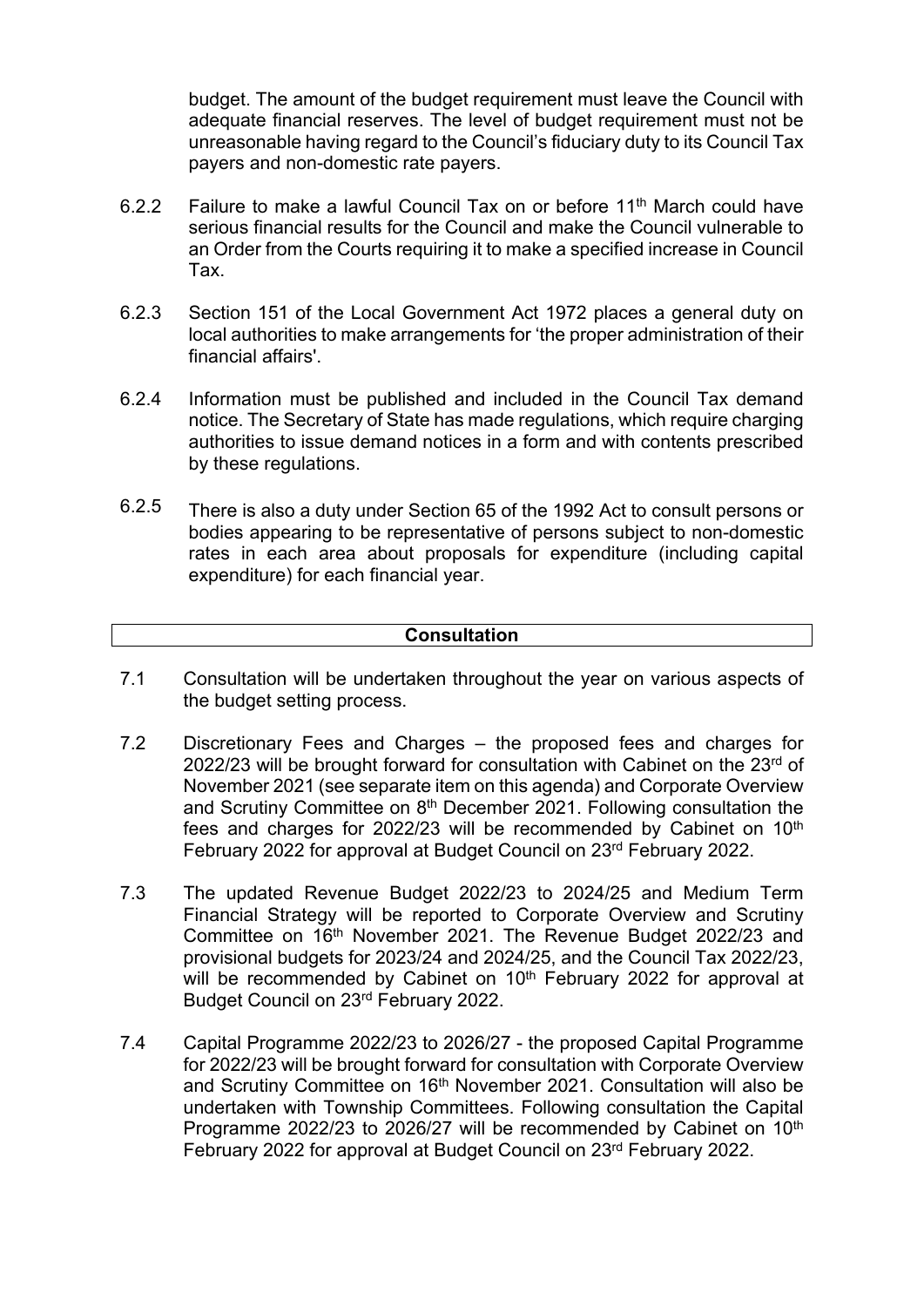7.5 Consultation on the Saving Proposals is to be undertaken with the, Stakeholder Groups, staff and Service Users as appropriate. Consultation will commence on 24<sup>th</sup> November 2021 and conclude on 7<sup>th</sup> January 2022.

| <b>Background Papers</b>                | <b>Place of Inspection</b>     |
|-----------------------------------------|--------------------------------|
|                                         |                                |
| 8                                       |                                |
|                                         |                                |
| <b>For Further Information Contact:</b> | Samantha Smith                 |
|                                         | samantha.smith@rochdale.gov.uk |
|                                         | 01706 924198                   |